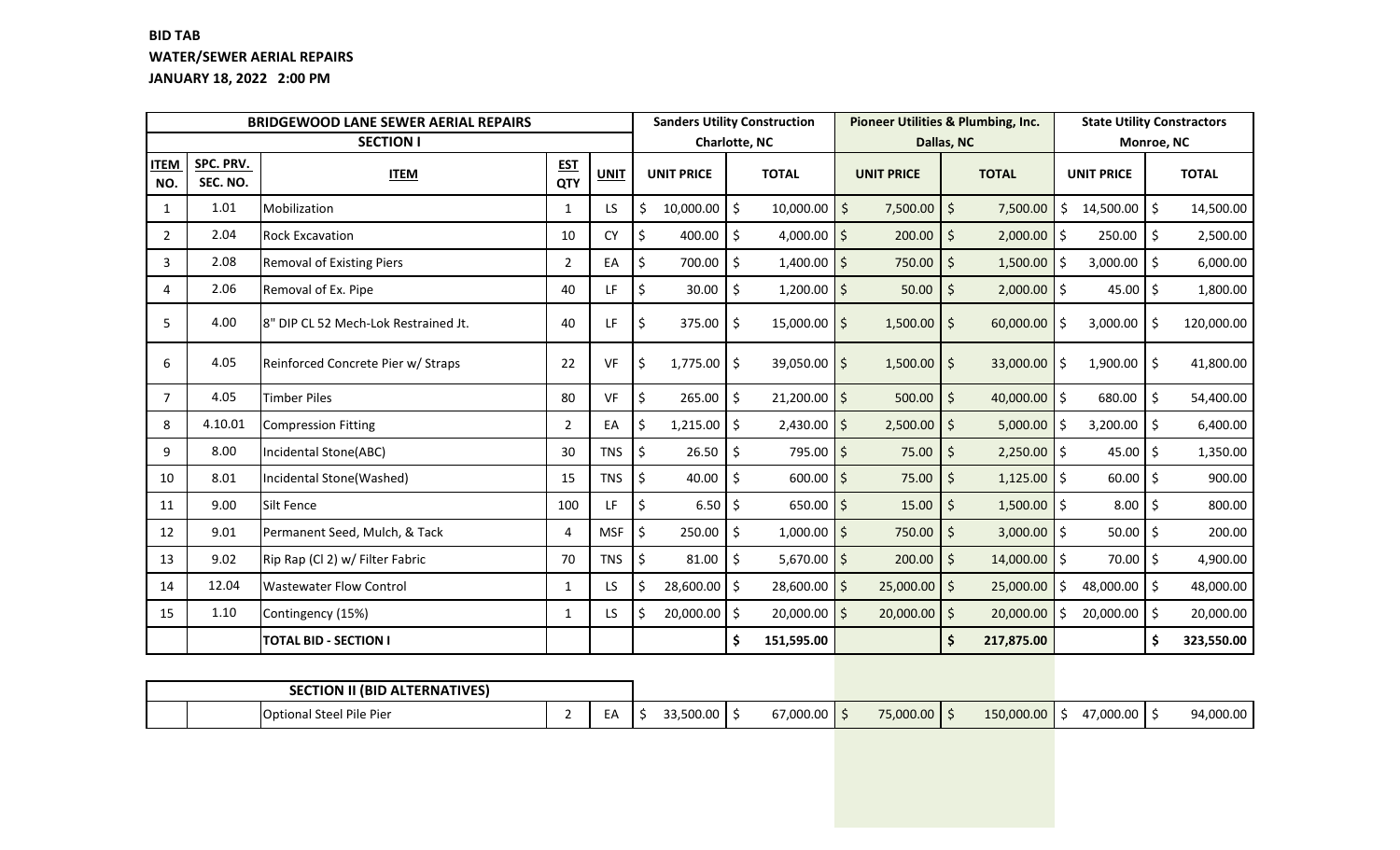|                    |                       | <b>BRADLEY CENTER OUTFALL SEWER AERIAL REPAIRS</b> | <b>Sanders Utility Construction</b> |             |                      |                    |                        | <b>Pioneer Utilities &amp; Plumbing, Inc.</b> | <b>State Utility Constractors</b> |                                |                   |                |         |              |  |
|--------------------|-----------------------|----------------------------------------------------|-------------------------------------|-------------|----------------------|--------------------|------------------------|-----------------------------------------------|-----------------------------------|--------------------------------|-------------------|----------------|---------|--------------|--|
|                    |                       | <b>SECTION I</b>                                   |                                     |             | <b>Charlotte, NC</b> |                    |                        |                                               |                                   | Dallas, NC                     |                   | Monroe, NC     |         |              |  |
| <b>ITEM</b><br>NO. | SPC. PRV.<br>SEC. NO. | <b>ITEM</b>                                        | <b>EST</b><br>QTY                   | <b>UNIT</b> | <b>UNIT PRICE</b>    |                    | <b>TOTAL</b>           |                                               | <b>UNIT PRICE</b>                 | <b>TOTAL</b>                   | <b>UNIT PRICE</b> |                |         | <b>TOTAL</b> |  |
|                    | 1.01                  | Mobilization                                       | $\mathbf 1$                         | LS          | $10,000.00$ \$<br>Ś  |                    | $10,000.00$ \$         |                                               | $7,500.00$ \$                     | 7,500.00                       |                   | $14,000.00$ \$ |         | 14,000.00    |  |
| 2                  | 2.04                  | <b>Rock Excavation</b>                             | 10                                  | <b>CY</b>   | 400.00<br>\$         | Ŝ.                 | 4,000.00 $\vert$ \$    |                                               | 200.00                            | $\ddot{\varsigma}$<br>2,000.00 | Ŝ.                | 250.00         | \$.     | 2,500.00     |  |
| 3                  | 2.06                  | Removal of Ex. Pipe                                | 40                                  | LF          | \$<br>30.00          | -\$                | $1,200.00$ \$          |                                               | 50.00                             | 2,000.00<br>-\$                | Ŝ.                | 45.00          | Ŝ.      | 1,800.00     |  |
| 4                  | 4.00                  | 8" DIP CL 52 Mech-Lok Restrained Jt.               | 40                                  | LF          | \$<br>275.00         | \$                 | $11,000.00$ \$         |                                               | $1,500.00$   \$                   | 60,000.00                      |                   | 3,210.00       | Ŝ.      | 128,400.00   |  |
| 5                  | 4.05                  | Reinforced Concrete Pier w/ Straps                 | 16                                  | VF          | \$<br>1,775.00       | l \$               | $28,400.00$ \$         |                                               | $1,500.00$ \$                     | 24,000.00                      |                   | 2,210.00       | $\zeta$ | 35,360.00    |  |
| 6                  | 4.05                  | Timber Piles                                       | 80                                  | VF          | 265.00<br>\$         | S.                 | $21,200.00$ \$         |                                               | $500.00$   \$                     | 40,000.00                      | -S                | 680.00         | Ŝ.      | 54,400.00    |  |
| 7                  | 4.10.01               | <b>Compression Fitting</b>                         | $\overline{2}$                      | EA          | 1,215.00<br>Ŝ        | Ŝ.                 | 2,430.00               | -Ś                                            | 2,500.00                          | 5,000.00<br>-S                 |                   | 3,200.00       | Ŝ.      | 6,400.00     |  |
| 8                  | 8.00                  | Incidental Stone(ABC)                              | 30                                  | <b>TNS</b>  | 26.50<br>Ś.          | Ŝ.                 | $795.00$   \$          |                                               | 75.00                             | 2,250.00<br>-\$                | S.                | 45.00          | Ŝ.      | 1,350.00     |  |
| 9                  | 8.01                  | Incidental Stone(Washed)                           | 15                                  | <b>TNS</b>  | 40.00<br>\$          | Ŝ.                 | $600.00$ \$            |                                               | 75.00                             | 1,125.00<br>-\$                | Ŝ.                | 60.00          | Ŝ.      | 900.00       |  |
| 10                 | 9.00                  | Silt Fence                                         | 100                                 | LF.         | \$<br>$6.50$   \$    |                    | $650.00$   \$          |                                               | 15.00                             | 1,500.00<br>-\$                | Ŝ.                | 8.00           | \$      | 800.00       |  |
| 11                 | 9.01                  | Permanent Seed, Mulch, & Tack                      | 13                                  | <b>MSF</b>  | 250.00<br>\$         | S.                 | $3,250.00$ \$          |                                               | 750.00                            | 9,750.00<br>-\$                | Ŝ.                | 50.00          | \$      | 650.00       |  |
| 12                 | 9.02                  | Rip Rap (Cl 2) w/ Filter Fabric                    | 60                                  | <b>TNS</b>  | \$<br>81.00          | 1, 5               | 4,860.00 $\frac{1}{5}$ |                                               | 200.00                            | -\$<br>12,000.00               | Ŝ.                | 70.00          | Ŝ.      | 4,200.00     |  |
| 13                 | 12.04                 | <b>Wastewater Flow Control</b>                     | 1                                   | LS.         | 28,600.00<br>Ś       | $\ddot{\varsigma}$ | $28,600.00$ \$         |                                               | $25,000.00$ \$                    | 25,000.00                      |                   | 48,000.00      | \$      | 48,000.00    |  |
| 14                 | 1.10                  | Contingency (15%)                                  | 1                                   | LS.         | 18,000.00<br>Ś       | \$                 | $18,000.00$   \$       |                                               | $18,000.00$ \$                    | 18,000.00                      |                   | 18,000.00      | \$      | 18,000.00    |  |
|                    |                       | <b>TOTAL BID - SECTION I</b>                       |                                     |             |                      |                    | 134,985.00             |                                               |                                   | \$<br>210,125.00               |                   |                | \$      | 316,760.00   |  |

| <b>SECTION II (BID ALTERNATIVES)</b> |        |           |           |           |            |           |           |
|--------------------------------------|--------|-----------|-----------|-----------|------------|-----------|-----------|
| <b>Optional Steel Pile Pier</b>      | .<br>⊢ | 33,000.00 | 66,000.00 | 75,000.00 | 150,000.00 | 17,000.00 | 94,000.00 |